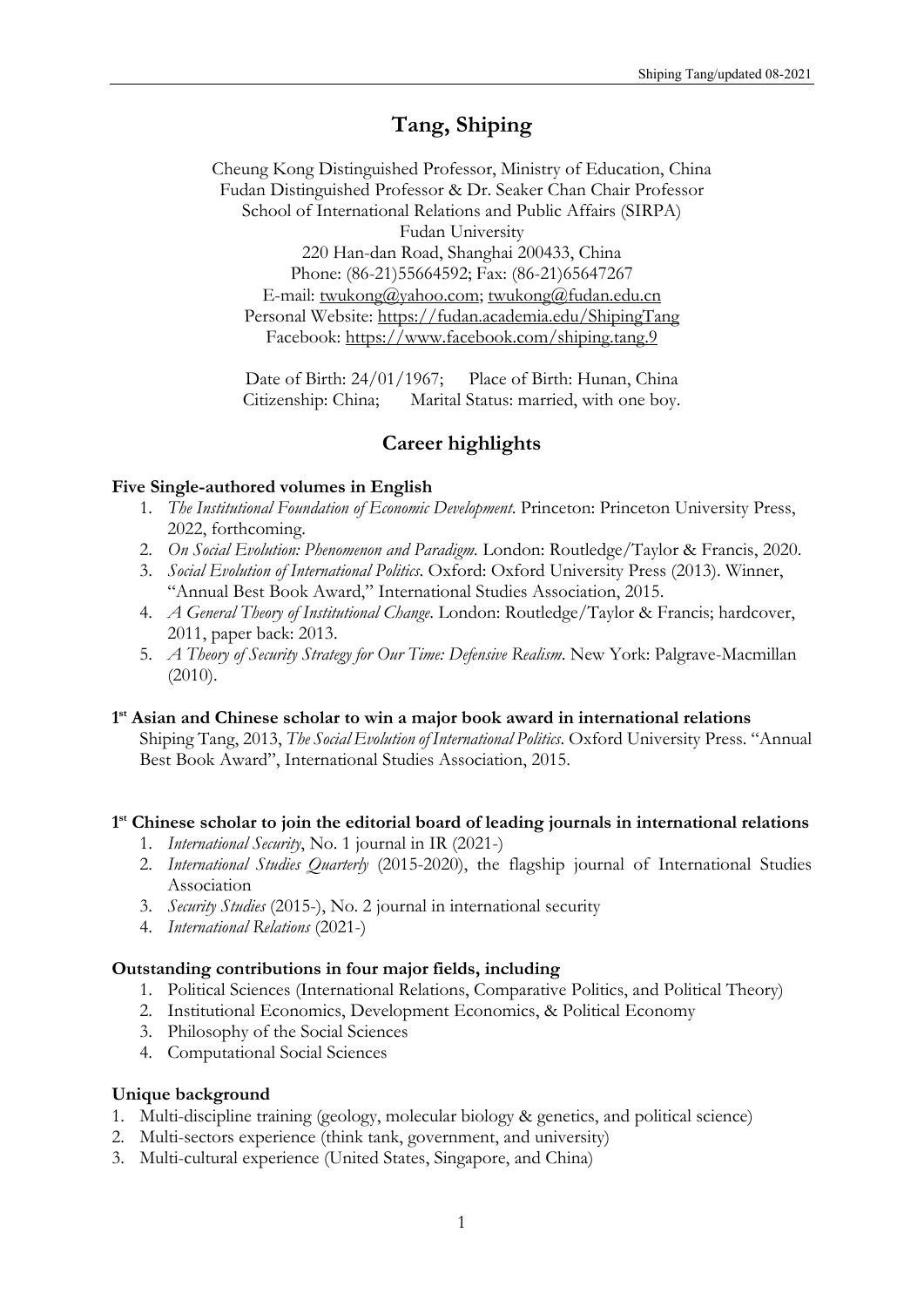# **Education**

| M. S. $(06/99)$  | International Relations, Group in Asian Studies, University of California at |
|------------------|------------------------------------------------------------------------------|
|                  | Berkeley, Berkeley, USA                                                      |
| Ph. D. $(08/95)$ | Molecular Biology & Genetics, Center for Molecular Medicine & Genetics,      |
|                  | Wayne State University, Detroit, USA.                                        |
| M. S. $(08/88)$  | Molecular Biology, Department of Biology, University of Science and          |
|                  | Technology of China, Hefei, PRC                                              |
| B. S. $(07/85)$  | Paleontology, Department of Geology, China University of Geosciences,        |
|                  | Wuhan, PRC                                                                   |

# **Positions Held**

| $04/2016$ -         | Cheung Kong Distinguished Professor, Ministry of Education, China        |
|---------------------|--------------------------------------------------------------------------|
| $10/2014$ -         | Dr. Seaker Chan Chair Professor, SIRPA, Fudan University                 |
| $02/2013$ -         | Fudan Distinguished Professor, Fudan University                          |
| 08/2009-01/2013     | Professor, School of International Relations and Public Affairs (SIRPA), |
|                     | Fudan University, Shanghai, China                                        |
| 03/2006-07/2009     | Senior Fellow, Rajaratnam School of International Studies (RSIS),        |
|                     | Nanyang Technological University, Singapore                              |
| 04/2005-07/2005     | Visiting Research Fellow, East Asian Institute, National University of   |
|                     | Singapore, Singapore                                                     |
| 11/2002-03/2006     | Senior Fellow, Institute of Asia-Pacific Studies (IAPS), Chinese Academy |
|                     | of Social Sciences (CASS), China                                         |
| $10/2002 - 10/2003$ | Assistant Director, Department of Commerce, Ningxia Hui Autonomous       |
|                     | Region, China                                                            |
| $08/2002 - 03/2006$ | Deputy Director, Center for Regional Security Studies, CASS              |
| 12/2001-03/2006     | Chief, Division of Security and Foreign Policy, IAPS, CASS               |
| 07/1999-10/2002     | Research Fellow, IAPS, CASS                                              |
| 08/1995-08/1997     | Postdoctoral Fellow, Sidney Kimmel Cancer Center, San Diego              |
| 08/1989-08/1990     | Research Scientist & Group Leader, Weko Biotech Co., Shenzhen            |
| 08/1988-08/1989     | Research Scientist, Sino-America Biotech Co., Luoyang                    |

# **Awards & Fellowships**

"Annual Best Book Award," International Studies Association, 2015. Fulbright Visiting Research Scholar, University of California, San Diego (2015-16) "Changjiang/Cheung-Kong Scholar" Distinguished Professorship (2015-), MoE, China Dr. Seaker Chan Chair Professor (2014-2020), SIRPA, Fudan University Fudan Distinguished Professor (2013-), Fudan University "New Millennium Fellow" (2012), Ministry of Education, China. Outstanding Young Investigator (2004), Chinese Academy of Social Sciences Sasakawa Peace Foundation Fellow (2002), Institute of Defense and Strategic Studies (IDSS), Nanyang Technological University, Singapore Second and Third Class Award (2002), Chinese Academy of Social Sciences First Class Award (2002) & Second Class Award (2001), Ministry of Foreign Affairs, China Asia Fellow (2000), Ford Foundation (cancelled because of logistical delay). Philip Habib Memorial Scholarship (1999), World Affairs Council of Northern California President Dissertation Fellowship (1995), Wayne State University School of Medicine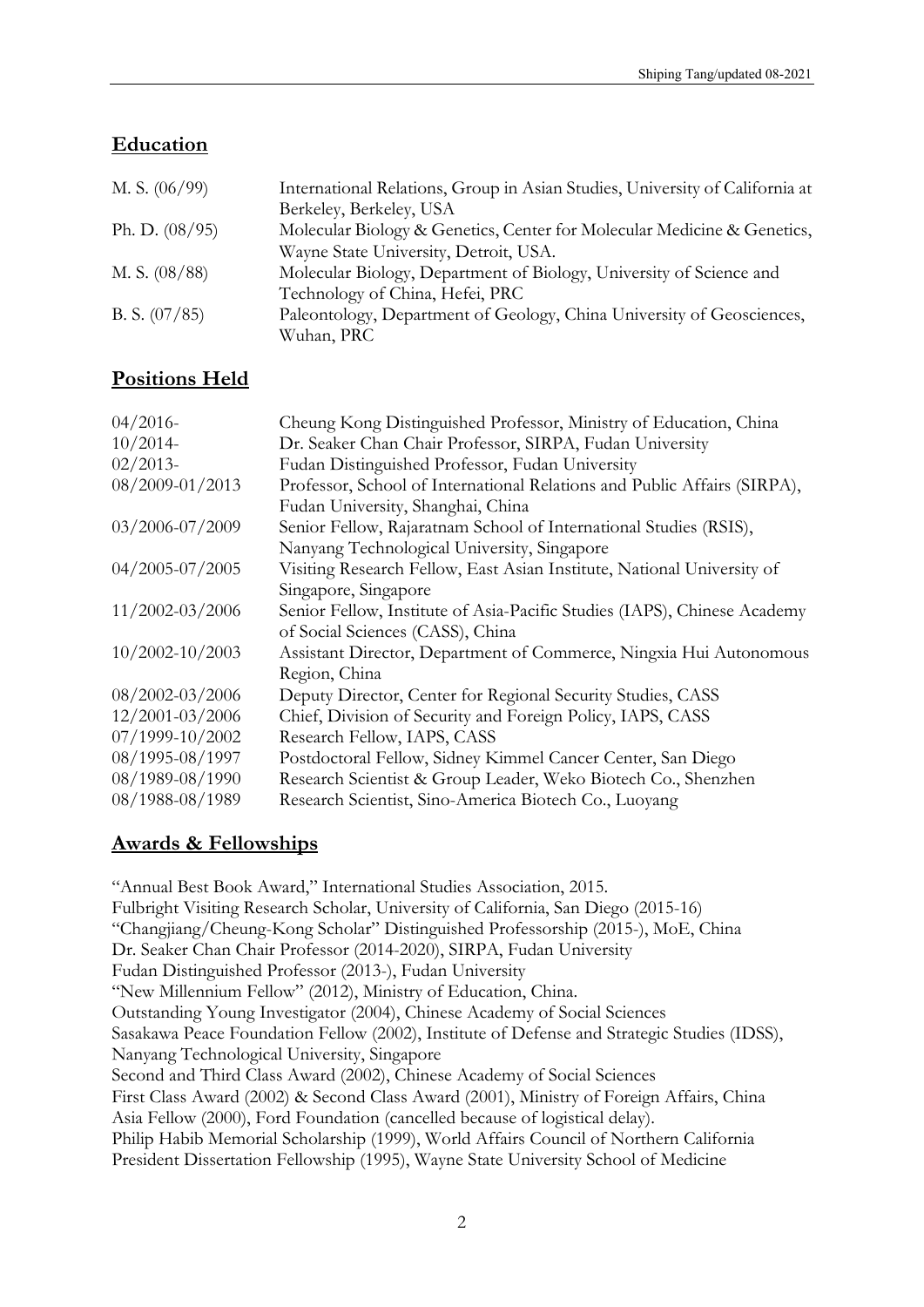# **Research Interest**

## **I have a very broad research interest, into five major fields: international relations (IR), institutional economics, comparative politics, political theory, and philosophy of (social) sciences.**

My research interest in IR falls into five general areas:

- 1) Social evolutionary interpretation of the macro history and theories of international politics
- 2) Grand theories of international politics
- 3) Psychological dimensions of international politics: the role of fear, belief, reputation/credibility, and learning in international politics; the role of image-shaping and leadership in reconciliation (conflict resolution)
- 4) A general framework of understanding changes in states' behavior, understanding the general challenge of making grand strategy under system complexity.
- 5) China's foreign policy and security strategy, especially China's interaction with regional states and its implication for regional security and the possibility of emerging new norms from this interaction.

My research interest in institutional economics falls into three general areas:

- 1) Institutions and ideas: Toward a Unified Growth Model
- 2) National Learning Capability and Economic Growth
- 3) The Institutional Foundation of Economic Development (IFED)

My research interest in comparative politics falls into three general areas:

- 1) Modernization across time and space
- 2) Ethnic politics, especially ethnic conflict and ethnic war
- 3) The political dynamics of autocracy and democracy

My research interest in political theory falls into three general areas:

- 1) A General Theory of Institutional Change
- 2) Power: Toward a Unifying Framework
- 3) A Subject-centric Theory of Justice

My research interest in philosophy of social sciences falls into four general areas:

- 1) Foundational paradigms of social sciences
- 2) Social Evolution Paradigm (SEP) as the Ultimate Paradigm of Social Sciences
- 3) Theory of Knowledge and Theory of Society
- 4) Scientific Realism

# **Courses Taught**

"Computational Social Sciences," (In Chinese)

"Research Design for Social Sciences," (In Chinese)

- "International Security and Strategy: From War to Peace." (In both Chinese and English)
- "International Relations of Northeast Asia." (In both Chinese and English)
- "International Relations (IR) Theories: A Critical Introduction." (In English)

"Philosophy of the Social Sciences: An Introduction." (In Chinese)

"Institutional Analysis in Social Sciences: Theories, Scope, and Methods," (In Chinese)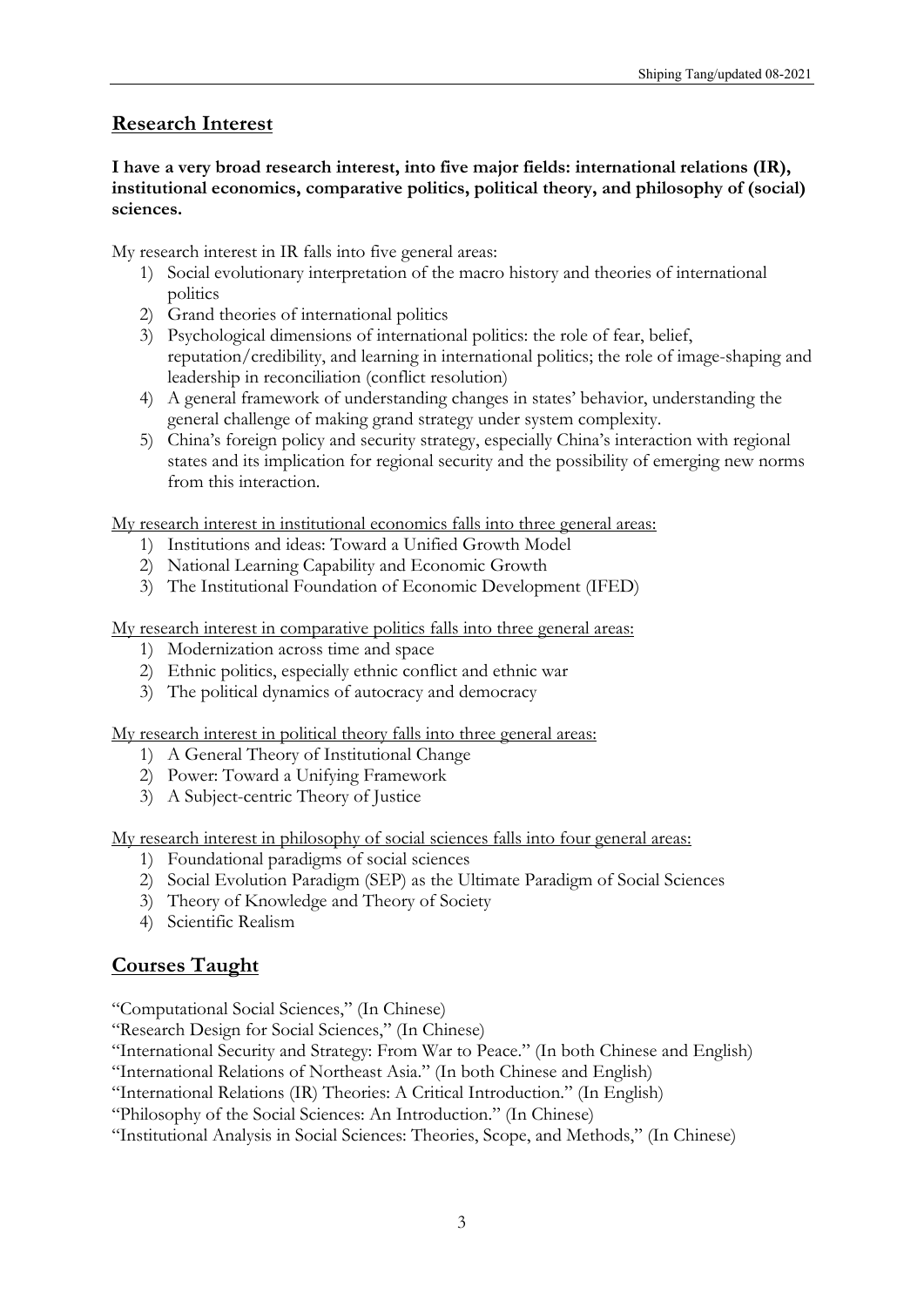# **Other Professional Activities**

Together with Peter Gries, then at University of Colorado and now at University of Okalahoma, I launched the Sino-American Security Dialogue (SASD) in 2002 and served its Co-director from 2002-2004. SASD is a forum for sustaining exchange among the younger generation of security experts from China and the United States, funded by the Ford Foundation and the Mershon Center for Security Studies at Ohio State University.

Together with Sukhee Han (Yonsei University), I also launched the Sino-South Korea Future Forum (SSKFF) in 2004. Modeled after SASD, SSKFF is a forum for sustaining exchanges among the younger generation of scholars from China and South Korea, covering more issue areas than SASD. SSKFF is funded jointly by 21 Century Peace Institute of South Korea and Chinese Academy of Social Sciences

## **Books**

- 1. *The Institutional Foundation of Economic Development*. Princeton: Princeton University Press, 2022, forthcoming.
- 2. *On Social Evolution: Phenomenon and Paradigm.* London: Routledge/Taylor & Francis, 2020.
- 3. *Social Evolution of International Politics*. Oxford University Press (2013). Winner, "Annual Best Book Award," International Studies Association, 2015.
- 4. *A General Theory of Institutional Change*. London: Routledge/Taylor & Francis; hardcover, 2011, paper back: 2013.
- 5. *A Theory of Security Strategy for Our Time: Defensive Realism*. New York: Palgrave-Macmillan (2010).

# **Edited Volumes**

1. Shiping Tang, Mingjiang Li, and Amitav Acharya, eds., *Living with China: China and Regional States through Crises and Turning Points.* New York: Palgrave-Macmillan, 2009.

## **Peer Reviewed Journals**

1. "Regionalism in the Shadow of Extra-Regional Great Powers: A Game Theoretical Explanation of Central Asia and Beyond," *Chinese Journal of International Politics,* forthcoming.

**International Politics** 

- 2. "Does Oil Cause Ethnic War? Comparing Evidences from Quantitative and Process-tracing Exercises," *Security Studies*, Vol. 26, No. 3 (Sept. 2017), pp. 359-390, lead article (with Yihang Xiong and Hui Li).
- 3. "Location, Location, Location: The Ethno-geography of Oil and the Onset of Ethnic War," *Chinese Political Science Review*, Vol. 2, No. 2 (June 2017), pp. 135-158, lead article (with H. Li)
- 4. "A General Theory of Ethnic War, Onset," *Sociological Theory*, Vol. 33, No. 3 (Sept. 2015): 256-279.
- 5. "International System, not International Structure: Against the Agent-Structure Problématique in IR," *Chinese Journal of International Politics,* Vol. 7, No. 4 (Dec. 2014), pp. 483-506.
- 6. "Outline of a New Theory of Attribution in IR: Dimensions of Uncertainty and Their Cognitive Challenges," *Chinese Journal of International Politics*, Vol. 5, No. 3 (Sept., 2012), pp. 299-338.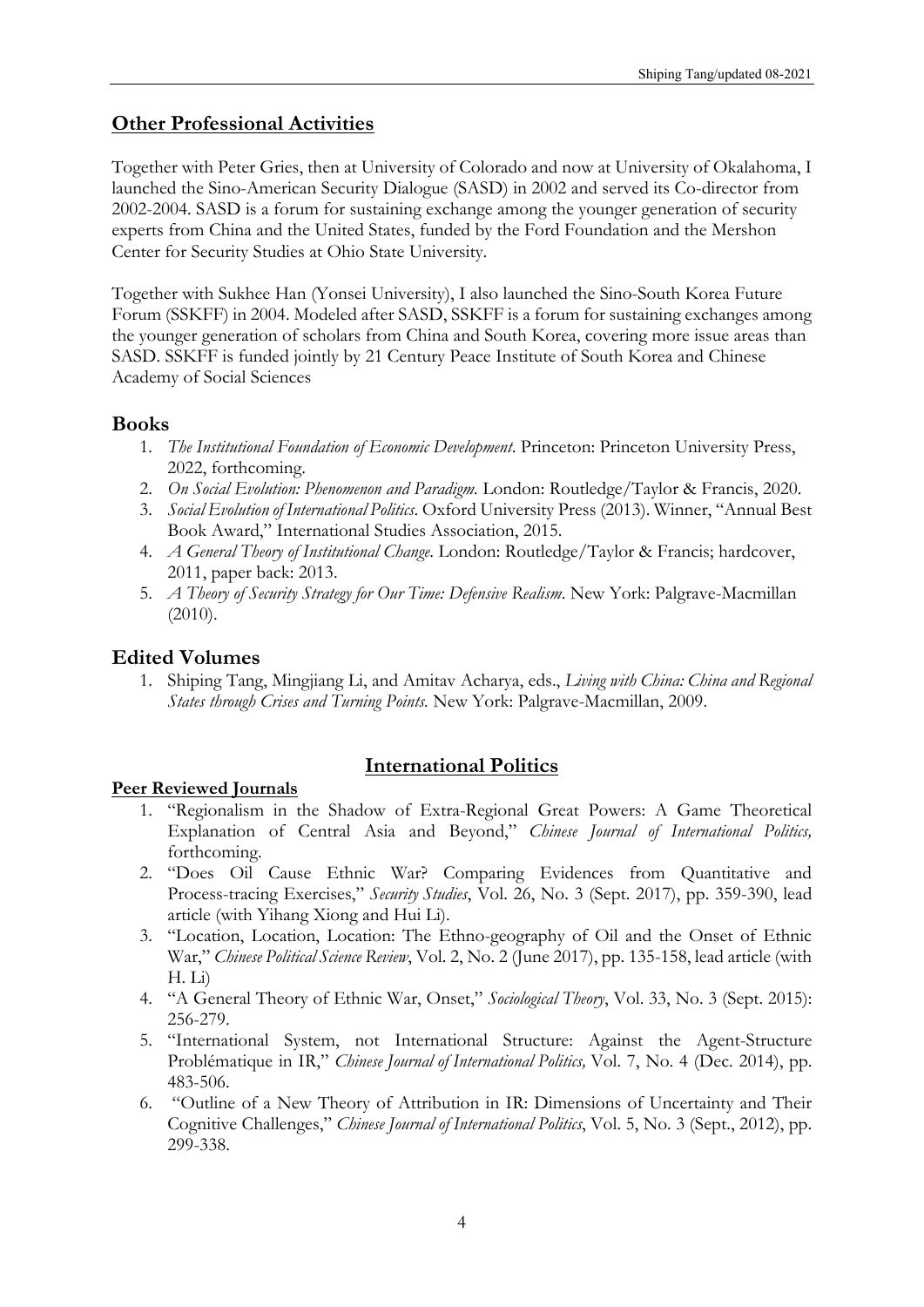- 7. "American Military Interventionism: A Social Evolutionary Interpretation," (with Joey Shi Ruey Long), *European Journal of International Relations*, Vol. 18, No. 3 (Sept., 2012), pp. 509-538.
- 8. "Review Article: Reconciliation and the Remaking of Anarchy," *World Politics*, Vol. 63, No, 4 (Nov., 2011), pp. 713-751.
- 9. "The Security Dilemma and Ethnic Conflict: Toward a Dynamic and Integrative Theory of Ethnic Conflict," *Review of International Studies*, Vol. 37, No. 3 (March 2011), pp. 511-536.
- 10. "Offense-defense Theory: Toward a Definitive Understanding." *Chinese Journal of International Politics*, Vol. 3, No. 2 (Summer 2010), pp. 213-260.
- 11. "Social Evolution of International Politics: From Mearsheimer to Jervis," *European Journal of International Relations*, Vol. 16, No. 1 (Mar., 2010), pp. 31-55.
- 12. "The Security Dilemma: A Conceptual Analysis," Vol. 18, No. 3 (Sept. 2009), pp. 587-623. (Most read article, no. 1 at *Security Studies*.)
- 13. "Fear and International Politics: Two Positions," *International Studies Review*, Vol. 10, No. 3 (Sept. 2008), pp. 451-471.
- 14. "Correspondence: Uncertainty and Reassurance in International Politics," *International Security*, Vol. 32, No. 1 (Summer 2007), pp. 193-197.
- 15. "Reputation, Cult of Reputation, and International Conflict," *Security Studies*, Vol. 14, No. 1 (Jan.-Mar. 2005), pp. 34-62.
- 16. "A Systemic Theory of Security Environment," *Journal of Strategic Studies*, Vol. 27, No. 1 (Mar. 2004), pp. 1-34 (lead article).
- 17. "Regional Economic Integration in Central Asia: the Sino-Russia Relationship," *Asian Survey*, Vol. XL, No. 2 (Mar.-Apr. 2000), pp. 360-376. (This article has entered reading list on China's foreign policy and on Sino-Russian relationship.)

#### **Internally Reviewed Journals**

- 1. "The Future of International Order(s)," *The Washington Quarterly*, Vol. 41, No. 4 (Winter 2019), pp. 117-131.
- 2. "China and the Future International Order(s)," *Ethnics and International Affairs*, Vol. 32, No. 1 (Mar. 2018), pp. 31-43. [Also, co-editor of this special issue.]
- 3. "Institution Building under '10+3': tackling practical issues," *Global Economic Review* (Seoul), Vol. 31, No. 4 (Dec. 2002), pp. 3-16 (lead article).
- 4. "A Neutral Reunified Korea: a Chinese view," *Journal of East Asian Affairs* (Seoul), Vol. XIII, No. 2 (Fall/Winter 1999), pp. 464-483. (This article has also entered reading list on China's foreign policy.)

#### **Book Chapters in English/Invited Contributions**

- 1. "Evolutionary Theorization of Peaceful International Changes," in, *The Oxford Handbook of Peaceful Change in International Relations* (2020), T. V. Paul et al., eds., DOI: 10.1093/oxfordhb/9780190097356.013.13
- 2. "Understanding Ethnic Conflict: Four Waves and Beyond," *Oxford Research Encyclopedia of Politics* (2017), on-line. DOI: 10.1093/acrefore/9780190228637.013.340
- 3. "Robert Jervis's *Perception and Misperception in International Relations*", in Henrik Bliddal et al., eds., *Classics of International Relations* (London: Routledge, 2013), pp. 128-137.
- 4. "Introduction," in Shiping Tang, Mingjiang Li, and Amitav Acharya, eds., *Living with China: China and Regional States through Crises and Turning Points* (New York: Palgrave-Macmillan 2009), pp. 1-18.
- 5. "From Offensive to Defensive Realism: A Social Evolutionary Interpretation of China's Security Strategy," in Robert Ross and Zhu Feng eds., *China's Ascent: Power, Security, and the Future of International Politics* (Ithaca: Cornell University Press, 2008), pp. 141-162.
- 6. "Projecting China's Foreign Policy: Determining Factors and Scenarios," in Jae Ho Chung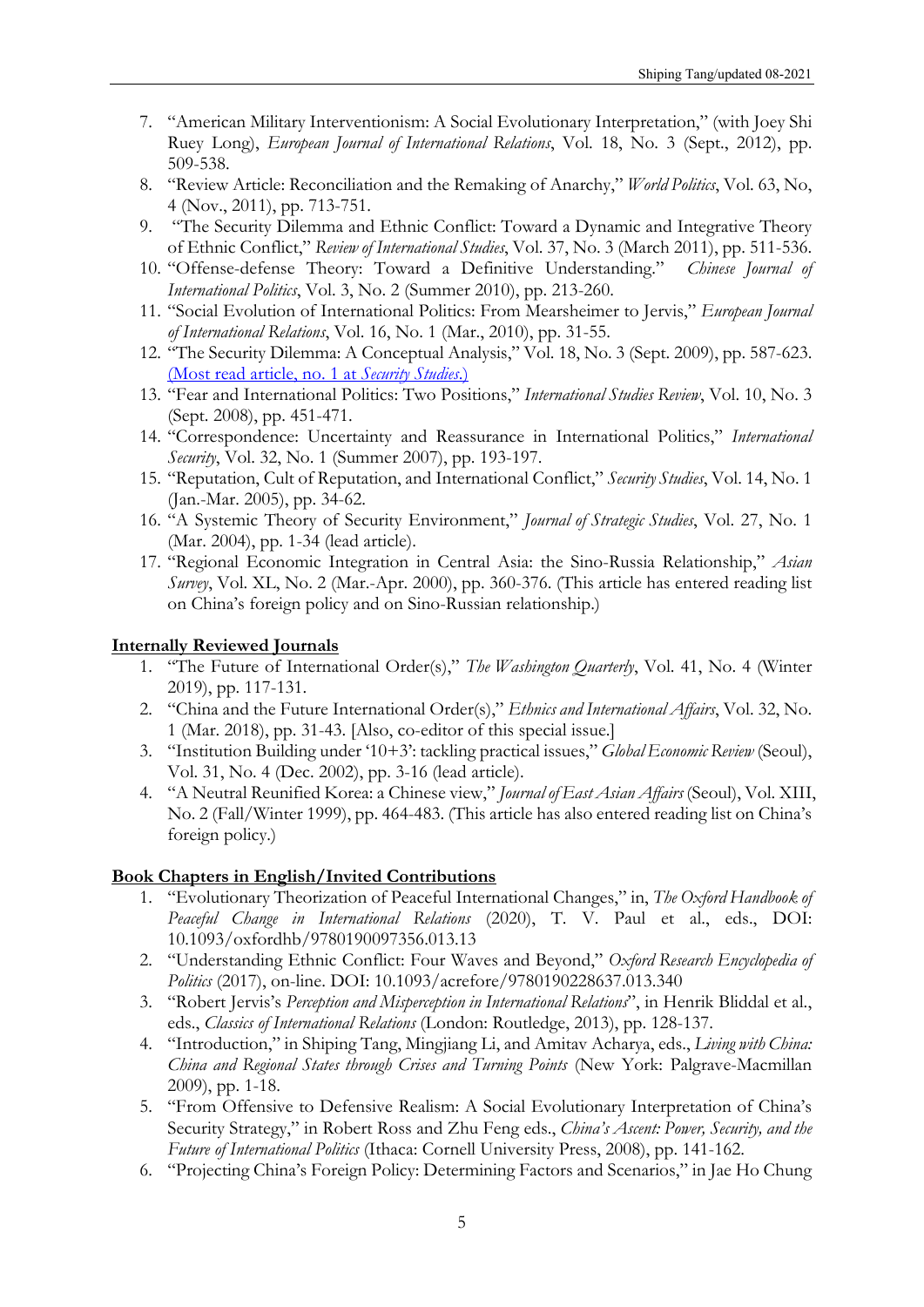ed., *Charting China's Future: Political, Social, and International Dimensions* (Lanham: Roman & Littlefield, 2006), pp. 129-145.

- 7. Shiping Tang and Jie Zhang, "Southeast Asian Studies in China: An Institutional Interpretation," in Saw See-Hock & John Wong eds., *Southeast Asian Studies in China* (Singapore: Institute of Southeast Asian Studies, 2006), pp. 54-74.
- 8. Zhang Yunling and Shiping Tang, "China's Regional Strategy," in David Shambaugh ed., *Power Shift: China and Asia's New Dynamics* (Berkeley: University of California Press, 2005), pp. 48-68. (This article is becoming the standard reference for understanding the emergence of a rather coherent and consistent regional strategy in China since the mid-1990s, and is now entering graduate reading list).
- 9. "Leadership in Institution Building: the 'ASEAN plus Three' Case," in Douglas Webber and Bertrand Fort eds., *Regional Integration in Europe and East Asia: Convergence or Divergence?*  (London: RoutledgeCurzon, 2005), pp. 69-84.
- 10. "Fighting Infectious Diseases: One Mission, Many Agents," in Tommy Koh et al eds., *The New Global Threat: SARS and Its Impacts* (Singapore: WorldScientific, 2003), pp. 17-30.

## **Working Papers/Manuscript in Progress in English**

- 1. "(Democracy) Diffusion of What?", with Min Tang.
- 2. "The Evolutionary Social Psychology of Fear (and Trust): Or why is international cooperation difficult and conflict easy," paper presented at the 2008 ISA annual conference. Now available as working paper, from my website: http://www.sirpa.fudan.edu.cn/s/56/t/134/1d/9b/info7579.htm
- 3. "From Offensive to Defensive Realism: A Social Evolutionary Interpretation of China's Security Strategy," *RSIS State of Security and International Studies Series,* No. 3 (July 2007). This paper is a much longer version of the book chapter to be published in Robert Ross and Zhu Feng eds., *IR Theory and the Rise of China* (Cornell University Press, forthcoming).
- 4. Shiping Tang and Zhang Yunling, "China's Regional Strategy: An Interpretation," Center for Regional Security Studies, Chinese Academy of Social Sciences, No. 2, 2003.
- 5. Shiping Tang and Peter Hay Gries, "China's Security Strategy: From Offensive to Defensive Realism and Beyond," *EAI Working Paper* No. 97 (October 2002), East Asian Institute, National University of Singapore.

## **Book Review**

- 1. "Taking Stock of Neoclassical Realism," *International Studies Review,* Vol. 11, No. 4 , pp. 799-803 (solicited review on *Neoclassical Realism, State, and Foreign Policy*, edited by Seven E. Lobell, Norrin M. Ripsman, and Jeffrey W. Taliaferro, Cambridge 2009)
- 2. "America's Interpretation of China's Grand Strategy," *Contemporary Asia-Pacific* (Beijing), No. 6, 2000 (June 2000), pp. 61-64.

## **Work in Progress**

1. "Alliance Politics: Extending the Dynamics."

# **Political Economy/Institutional Economics**

## **Books**

- 1. *The Institutional Foundation of Economic Development*. Princeton University Press, 2022.
- 2. *A General Theory of Institutional Change*. London: Routledge/Taylor & Francis. hardcover, 2011, paper back: Jan. 2013.

## **Journal Articles in English**

1. "Industrial policy intensity, technological change, and productivity growth: Evidence from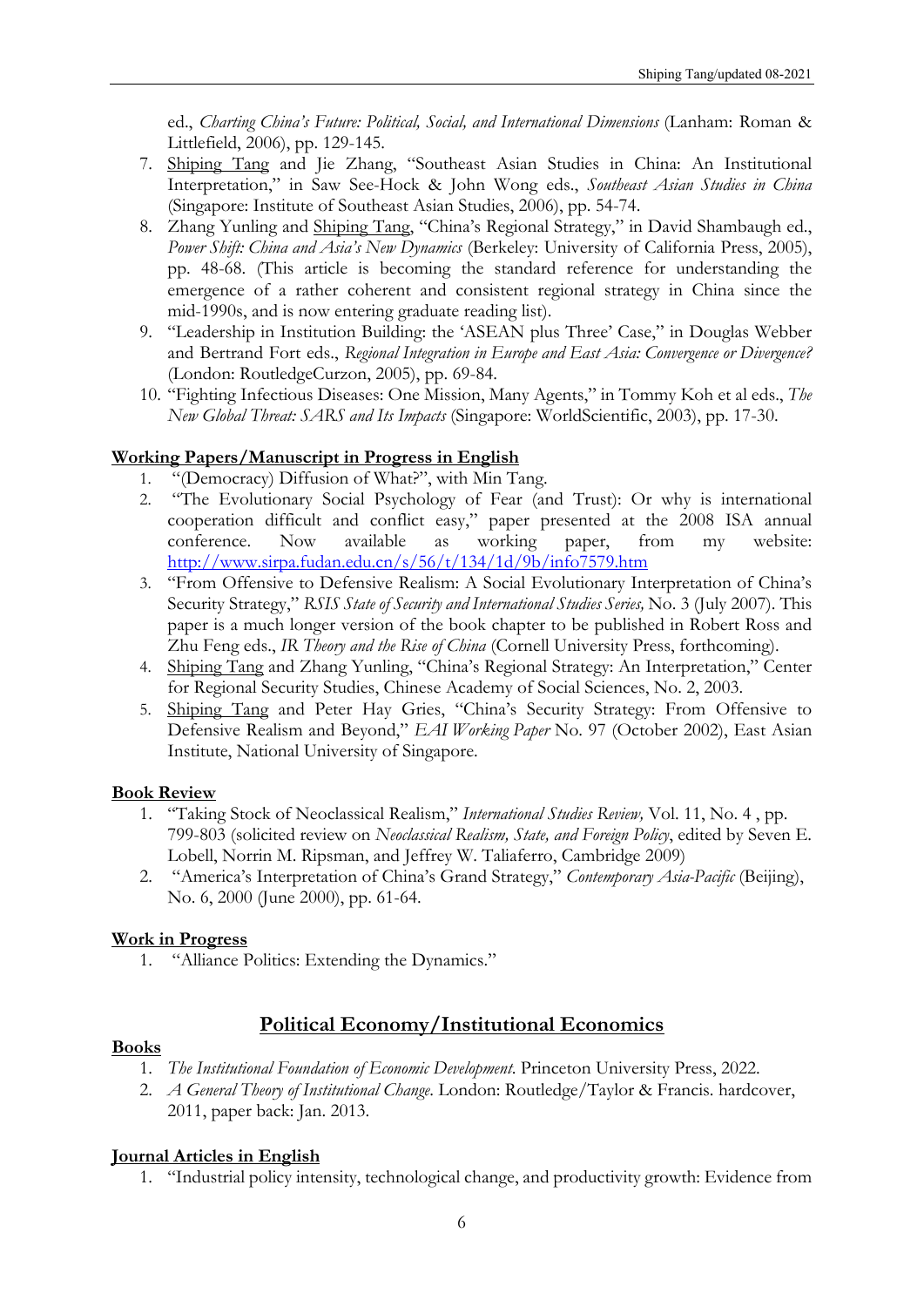China," *Research Policy*, 2021 (with Jie Mao, Zhiguo Xiao, and Qiang Zhi), https://doi.org/10.1016/j.respol.2021.104287

- 2. "Democracy's Unique Advantage in Promoting Economic Growth: A New Institutional Theory and Quantitative Evidences," *Kyklos,* Vol. 71, No. 4 (Nov. 2018), pp. 642-666.
- 3. "Toward Generalized Evolutionism: Beyond 'Generalized Darwinism' and its Critics," *Journal of Economic Issues*, Vol. 51, No. 3 (Sept. 2017), pp. 588-612.
- 4. "Eurasia Advantage, not Genetic Diversity: Against Ashraf and Galor's Genetic Diversity" Hypothesis," *Historical Social Research,* Vol. 41, No. 1 (Mar. 2016), pp. 287-327.
- 5. "The Positional Market and Economic Growth." *Journal of Economic Issues* Vol. 44, No. 4 (Dec., 2010), pp. 915-942.

## **Working Paper/Manuscript in Progress in English**

- 1. "Good Redistribution As Empowering: A Theoretical and Empirical Contribution," (with Shuo Chen and Chengcheng Ye).
- 2. "Democracy's Unique Advantage in Promoting Economic Growth: A New Institutional Theory and Qualitative Evidences," www.ssrn.com; academia.edu
- 3. "Knowledge, Institution, Power, and Economic Growth: Toward a Unifying Economics of Growth," www.ssrn.com; academia.edu
- 4. "What do Institutions Do exactly? Toward an Understanding the Institutional Foundation of Economic Growth," Working Paper, East Asian Institute, National University of Singapore, No. 126 (April 2006).

# **Comparative Politics**

## **Journal Articles in English**

- 1. "Does Oil Cause Ethnic War? Comparing Evidences from Quantitative and Process-tracing Exercises," *Security Studies*, Vol. 26, No. 3 (Sept. 2017), pp. 359-390, lead article (with Yihang Xiong and Hui Li).
- 2. "Location, Location, Location: The Ethno-geography of Oil and the Onset of Ethnic War," *Chinese Political Science Review*, Vol. 2, No. 2 (June 2017), pp. 135-158, lead article (with H. Li)
- 3. "A General Theory of Ethnic War, Onset," *Sociological Theory*, Vol. 33, No. 3 (Sept. 2015): 256-279.
- 4. "The Security Dilemma and Ethnic Conflict: Toward a Dynamic and Integrative Theory of Ethnic Conflict," *Review of International Studies*, Vol. 37, No. 3 (March 2011), pp. 511-536.

## **Invited Contributions/Reviews**

1. "Understanding Ethnic Conflict: Four Waves and Beyond," *Oxford Research Encyclopedia of Politics* (2017), on-line. DOI: 10.1093/acrefore/9780190228637.013.340

## **Political Theory/ Philosophy of the Social Sciences**

#### **Books**

- 1. *On Social Evolution: Phenomenon and Paradigm.* London: Routledge/Taylor & Francis, 2020.
- 2. *A General Theory of Institutional Change*. London: Routledge/Taylor & Francis. hardcover, 2011, paper back: Jan. 2013.

## **Journal Articles in English**

- 1. "Toward Generalized Evolutionism: Beyond 'Generalized Darwinism' and its Critics," *Journal of Economic Issues*, Vol. 51, No. 3 (Sept. 2017), pp. 588-612.
- 2. "Order: A Conceptual Analysis," *Chinese Political Science Review,* Vol. 1, No. 1 (Jan. 2016), pp. 11-27.